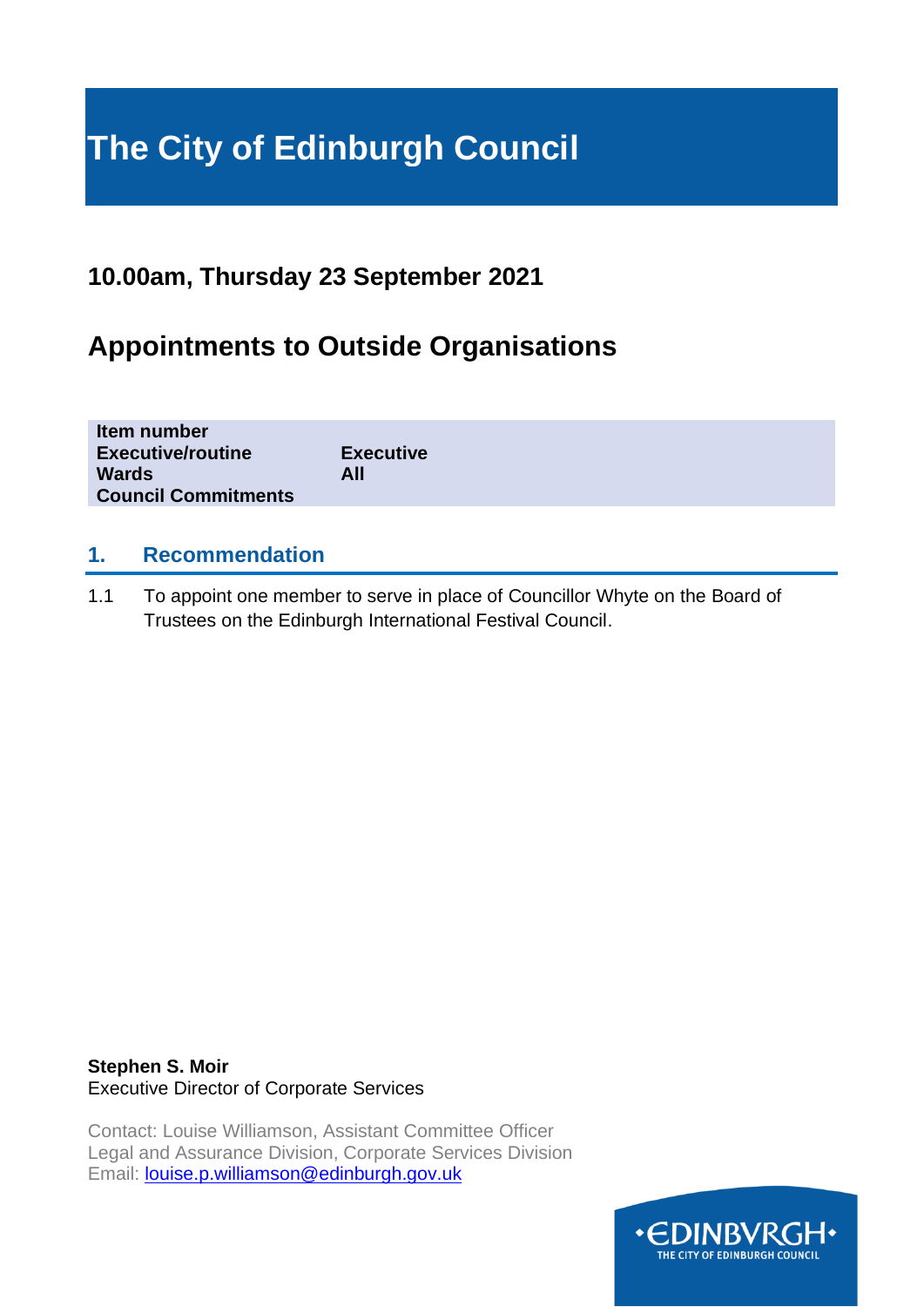**Report**

# **Appointments to Outside Organisations**

#### **2. Executive Summary**

- 2.1 Councillor Iain Whyte has tendered his resignation as a member of the Board of Trustees of Edinburgh International Festival Council.
- 2.2 Council is asked to appoint a member in place of Councillor Whyte on the Board of Trustees of Edinburgh International Festival Council.

#### **3. Main report**

- 3.1 Appointments to Outside Bodies for 2017 22 were approved by Council on 29 June 2017.
- 3.2 Edinburgh International Festival Council Board of Trustees administer the affairs of the Edinburgh International Festival Society. Councillor Iain Whyte, alongside the Lord Provost and Councillors Amy McNeese-Mechan and Donald Wilson, was appointed to represent the Council on the Board by the Council on 29 June 2017
- 3.3 Councillor Iain Whyte has finished his term as a trustee and subsequently submitted his resignation as a Council representative, and a replacement representative is sought.
- 3.4 The Edinburgh International Festival Council have indicated that they are looking for a trustee who has an in-depth knowledge of the organisation and who also has skills in finance and audit, business continuity, environment and sustainability, and public health and wellbeing.

#### **4. Next Steps**

4.1 Any changes in representation will be communicated to the organisation concerned.

#### **5. Financial impact**

5.1 None.